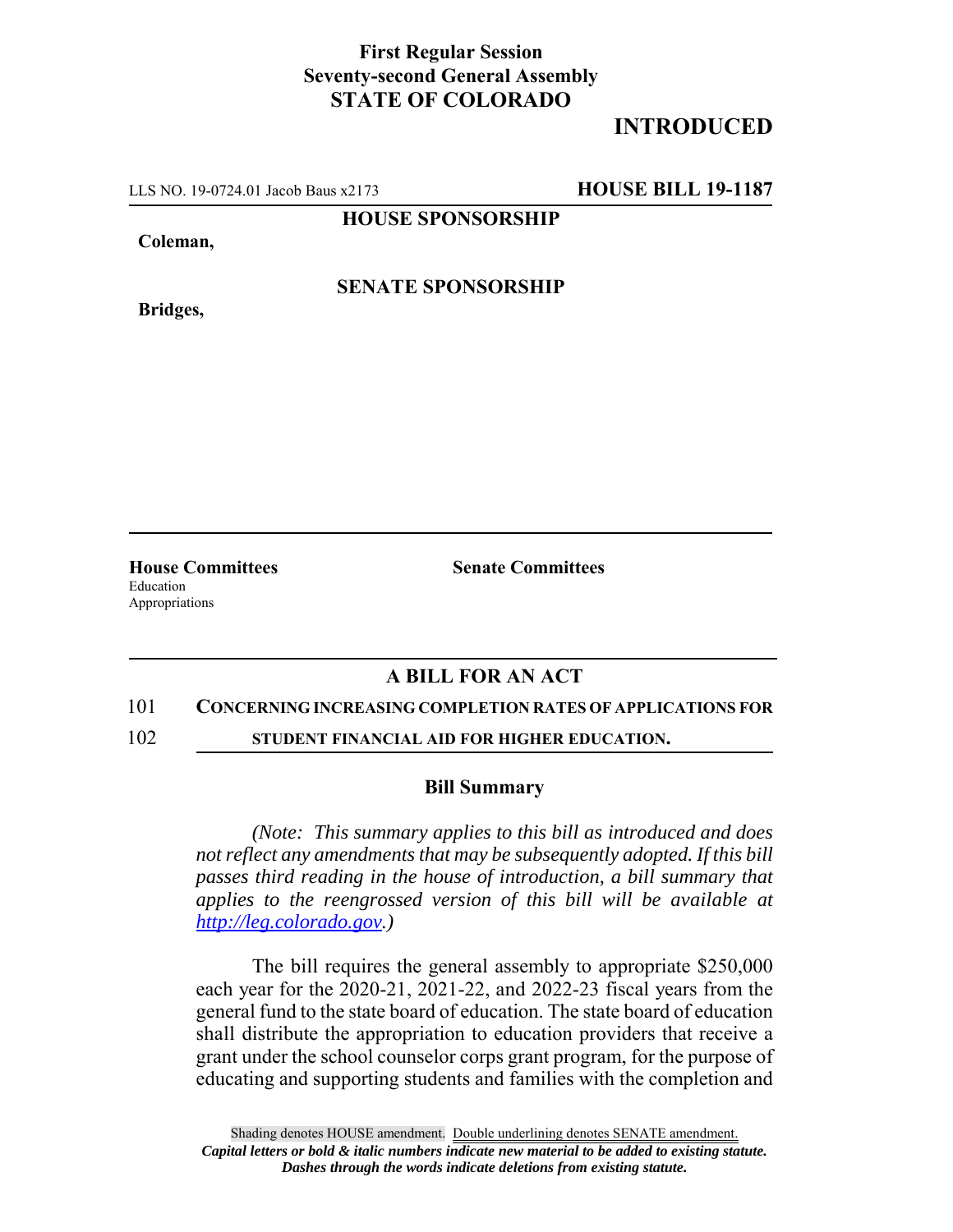submission of the free application for federal student aid or applications for state student aid.

*Be it enacted by the General Assembly of the State of Colorado:*

 **SECTION 1. Legislative declaration.** (1) The general assembly finds and declares that:

 (a) During the 2015-16 academic year, Colorado students did not claim approximately fifty million dollars available through federal Pell grants because they did not complete or submit the free application for federal student aid;

 (b) Low-income students are hurt the most by not completing or submitting the free application for federal student aid. Federal aid for higher education includes Pell grants, which are awarded to undergraduate students from low-income families. Unlike student loans, Pell grants generally do not have to be paid back. The maximum Pell grant amount for the 2018-19 academic year was over six thousand dollars. Pell grants are awarded based on financial need and are determined by completing and submitting the free application for federal student aid.

 (c) Completing the free application for federal student aid allows all students to understand the financial aid package they are entitled to in the form of grants, loans, and work study programs. Without completing or submitting the free application for federal student aid, students might incorrectly believe that higher education is unaffordable when they might be entitled to a substantial amount of financial aid or low-interest loans that would make attending a higher education institution a smart investment.

(d) If high school graduates knew how much money was available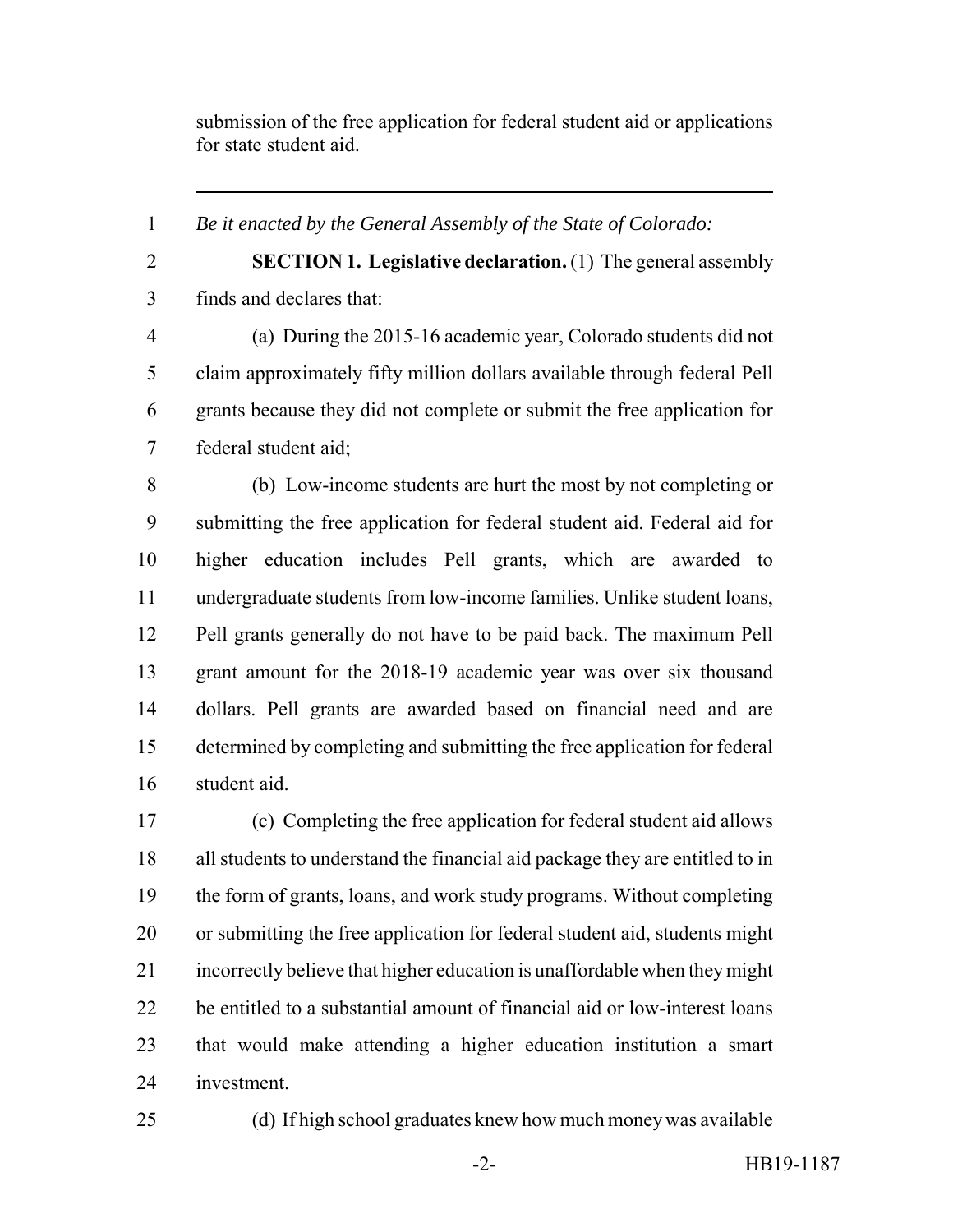for higher education, especially students from low-income families that are eligible for Pell grants, then more students would choose to attend higher education institutions.

 (2) The general assembly, therefore, further declares that it is in the best interest of the people of Colorado to educate and support students and families with the completion and submission of the free application for federal student aid and applications for state student aid to claim available federal and state money so that more Colorado students are able to attain higher education degrees.

 **SECTION 2.** In Colorado Revised Statutes, 22-91-104, **amend** (5) as follows:

 **22-91-104. School counselor corps grant program - application - criteria - grant awards - rules - repeal.** (5) (a) Subject to available appropriations, but not to exceed ten million dollars annually, the state board shall award grants to applying education providers pursuant to this section. The state board shall base the grant awards on the department's recommendations. Each grant has a term of four years beginning in the 2014-15 budget year. In making a grant award, the state board shall specify the amount of each grant.

20 (b) (I) IN ADDITION TO THE AMOUNT APPROPRIATED PURSUANT TO 21 SUBSECTION (5)(a) OF THIS SECTION, THE GENERAL ASSEMBLY SHALL APPROPRIATE TWO HUNDRED FIFTY THOUSAND DOLLARS EACH YEAR FOR THE 2020-21, 2021-22, AND 2022-23 FISCAL YEARS, FROM THE GENERAL FUND TO THE STATE BOARD. THE STATE BOARD SHALL DISTRIBUTE THE APPROPRIATION TO THE EDUCATION PROVIDERS THAT RECEIVE A GRANT FOR THE FOLLOWING PURPOSES:

(A) DEVELOPING AND DISTRIBUTING INFORMATION TO STUDENTS,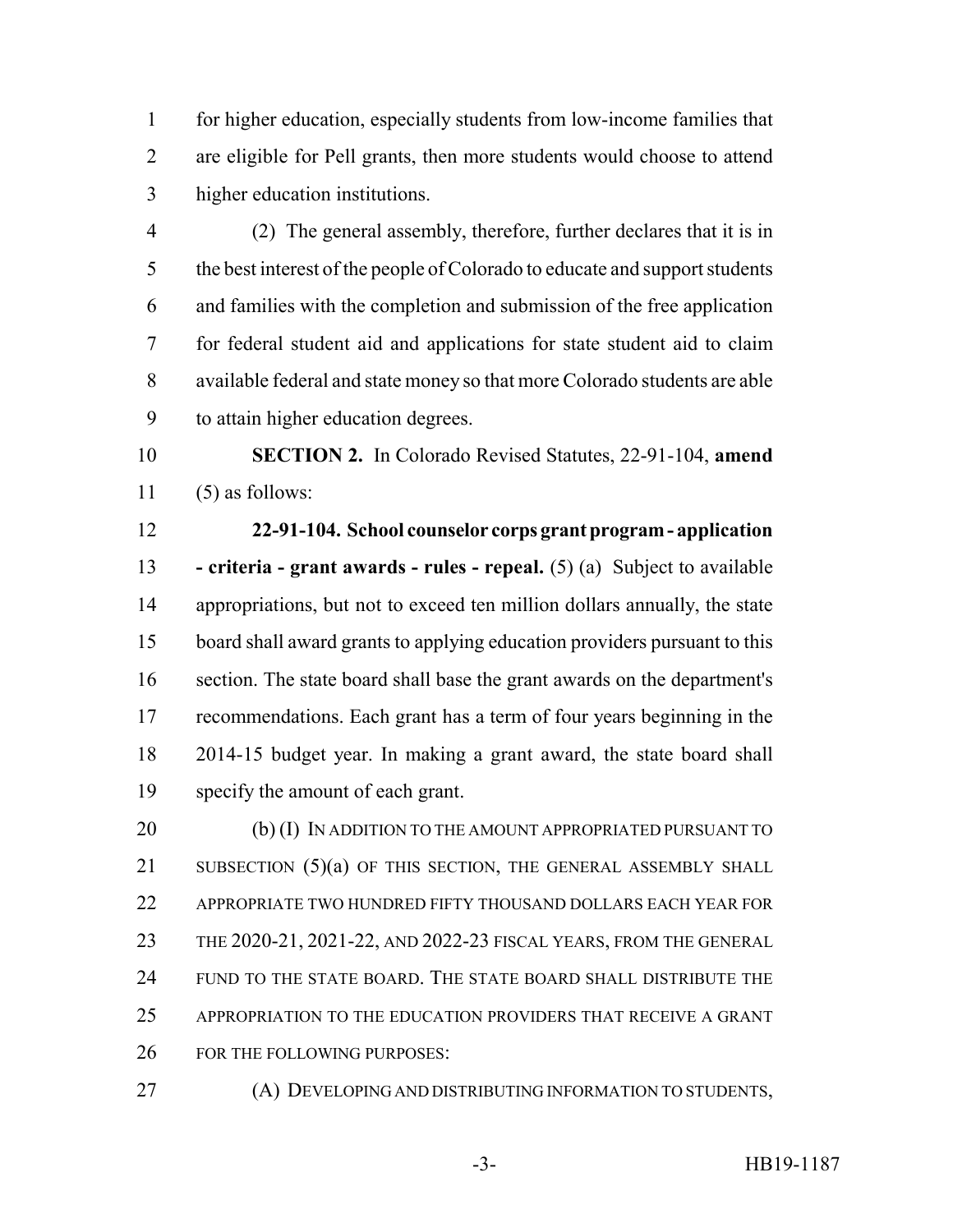FAMILIES, AND SCHOOL LEADERS REGARDING THE FREE APPLICATION FOR FEDERAL STUDENT AID AND APPLICATIONS FOR STATE STUDENT AID, AND THE BENEFITS OF COMPLETING THE FREE APPLICATION FOR FEDERAL STUDENT AID AND APPLICATIONS FOR STATE STUDENT AID;

 (B) DEVELOPING AND DISTRIBUTING INFORMATION TO STUDENTS AND FAMILIES REGARDING THE STEPS REQUIRED TO COMPLETE THE FREE APPLICATION FOR FEDERAL STUDENT AID AND APPLICATIONS FOR STATE STUDENT AID;

 (C) TRAINING SCHOOL COUNSELORS ON BEST PRACTICES TO SUPPORT STUDENTS AND FAMILIES WITH FILLING OUT THE FREE APPLICATION FOR FEDERAL STUDENT AID AND APPLICATIONS FOR STATE 12 STUDENT AID, WITH AN EMPHASIS ON SUPPORTING COMMUNITIES WHO HAVE HISTORICALLY LOW COMPLETION RATES OF THE FREE APPLICATION 14 FOR FEDERAL STUDENT AID AND APPLICATIONS FOR STATE STUDENT AID; AND

 (D) ORGANIZING AND HOSTING OPPORTUNITIES FOR STUDENTS AND FAMILIES TO MEET WITH STAKEHOLDERS WHO ASSIST IN COMPLETING THE FREE APPLICATION FOR FEDERAL STUDENT AID OR APPLICATIONS FOR STATE STUDENT AID.

20 (II) THIS SUBSECTION (5)(b) IS REPEALED, EFFECTIVE JULY 1, 2024. **SECTION 3.** In Colorado Revised Statutes, 22-91-105, **amend** 22 (1)(e) and (1)(f); and **add** (1)(g) as follows:

 **22-91-105. Reporting - repeal.** (1) Each education provider that receives a grant through the program shall report the following information to the department each year during the term of the grant:

 (e) Information indicating an increase in the level of postsecondary preparation services provided to students at recipient